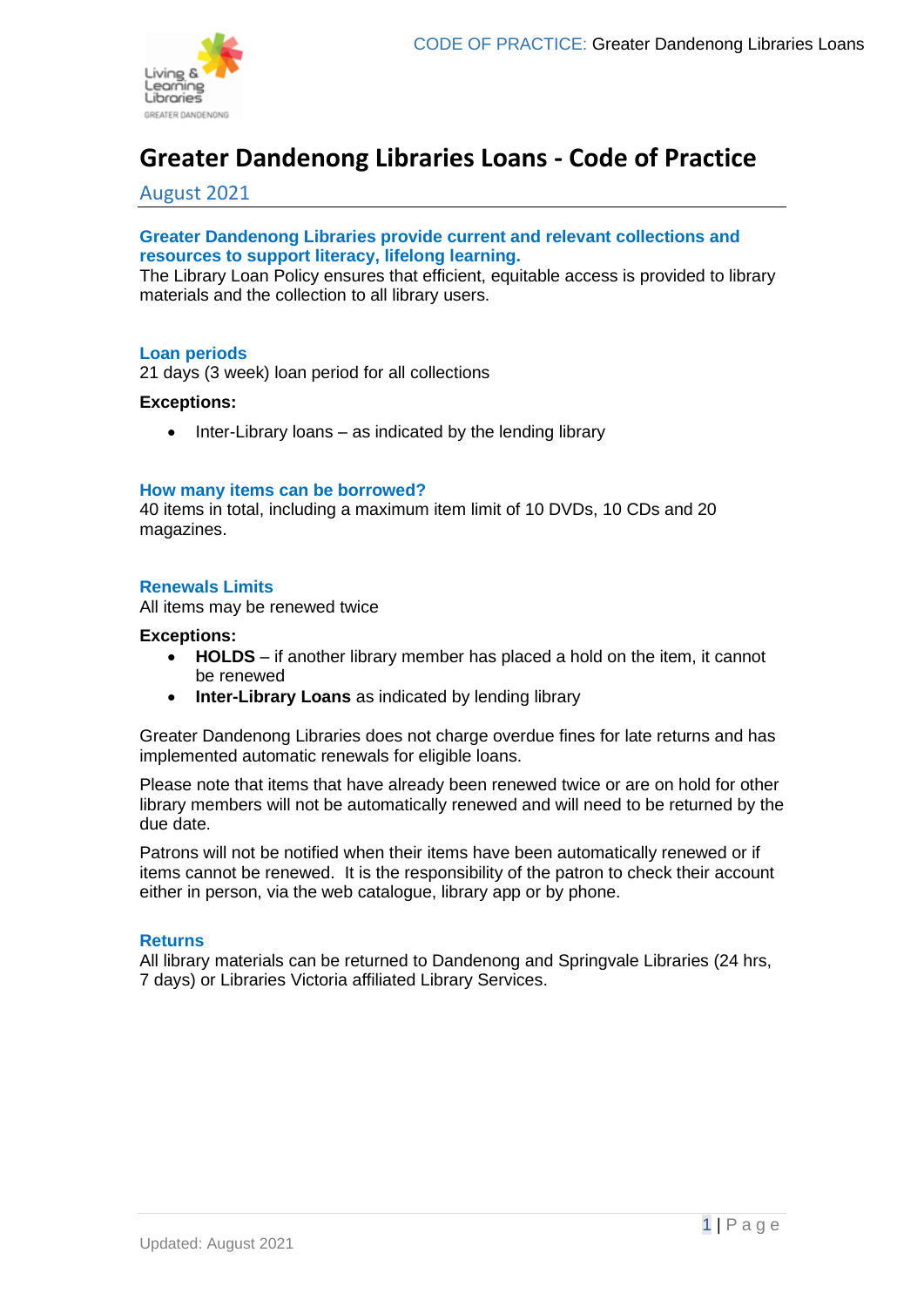

## **Holds**

A hold may be placed on a library item that is currently out on loan or on the shelf at any Libraries Victoria library.

Holds can be picked up from any of the Libraries Victoria libraries. CGD libraries do not charge for placing holds. There is a **limit of 20 holds** per membership at any one time.

Library materials can be placed on hold at any service point either in person, via the web catalogue, library app or by phone.

**Exceptions:** Inter-Library Loans can only be picked up from Dandenong and Springvale Libraries. Charges for Inter-Library Loans may apply. See the *Resource Sharing Guidelines* for further information.

## **Holds notification**

Library members have the option to be notified via post, email or SMS when their hold is ready to be collected.

## **Date Due Reminder Email**

All library members with a valid email address will receive an email to remind them their items are due for return in 3 days' time.

These notices can only be sent to a library member with a valid email address. It is not available in any other format.

## **Overdue Notification**

Greater Dandenong Libraries do not charge a daily overdue item fee.

As a courtesy to all library members CGD Libraries gives notification of all overdue items.

Library members may choose to receive notification by telephone, SMS, email or post.

The first notification is made when an item is 7 days overdue.

A second notification is generated when the item is 14 days overdue.

A third final notification is made when the items is overdue 35 days.

At this stage, if items are not returned, they are referred to a debt collection company to follow up. A recovery charge is passed onto the patron.

Borrowing rights are suspended when outstanding charges are more than \$10.00

## **Lost, Damaged or Stolen items**

Library members are responsible for the total replacement cost of the item including processing charges when library materials checked out to their card are lost, damaged or stolen.